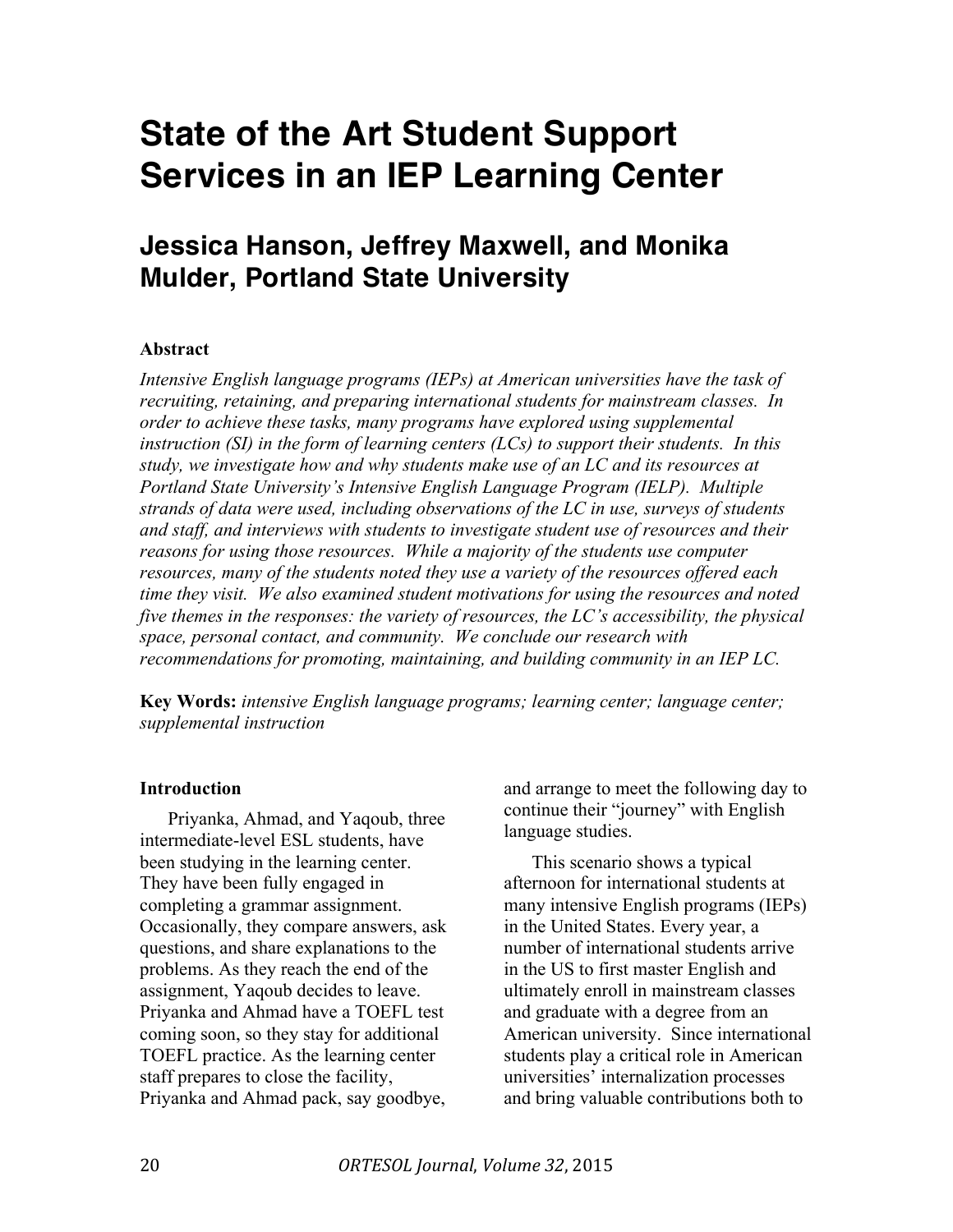their learning communities and to the overall financial state of their universities, most institutions in the US have been actively engaged in their recruitment. Many of these institutions have also begun to recognize that international students face a unique set of challenges when moving to the US and transitioning into the American university system (Andrade, 2006; Collis-Burgess, 2014; Fisher, 2014). Their success depends on many factors, including access to appropriate, specialized support services. Frequently, it is learning centers or writing centers that fulfill this role. With supplemental instruction ranging from tutors to language learning software, these centers provide the specialized support that international students need.

In this paper, we examine the specific resources and aspects of one learning center in an IEP that attract students like Priyanka, Ahmad, and Yaqoub and support their language acquisition. To do this, we first provide further insight into types of supplemental instruction and then describe the types of supplemental instruction in our learning center. We then describe our methodology and discuss the results. Although this study examines one particular learning center, we finish our paper with recommendations and guiding principles that may aid in the development of other successful supplementary learning services.

#### **Literature Review**

Supplemental instruction (SI) is defined as a voluntary academic assistance resource in which students in "high-risk courses," or courses with high dropout rates or intensive workloads,

learn study skills that guide them through coursework (University of Missouri Kansas City, 2013). SI has existed in the US in varying forms since the first university was established (Arendale, 2002). While early forms focused on using tutors to improve the understanding of course content, SI gradually became a means to "encourage students to become more actively involved in their own learning" (Arendale, 1994, p. 18).

At the Intensive English Language Program (IELP) at Portland State University (PSU), students are certainly in "high-risk courses". The IELP is an intensive, five-level, university academic preparation program. Most students arrive on F1 visas and are required to take a full load of classes each term, which includes four core classes (grammar, writing, reading, and listening and speaking) and one elective class of their choice. In a typical 10-week term, they spend, on average, 18 hours per week in class, with an expected additional 20 hours per week for studying and completing assignments. Many students also face external pressures such as the requirements of a scholarship organization, the challenges of achieving university admittance, or the demands of caring for children and families. Thus, many IELP students juggle both academic and personal responsibilities.

The IELP has addressed these challenges, and has also attempted to engage active learners, by offering its own supplementary instruction in the IELP Learning Center (LC). The center's services include a unique blend of tutoring in all language skill areas, access to computers, specialized language learning software, a broad range of books and other materials, and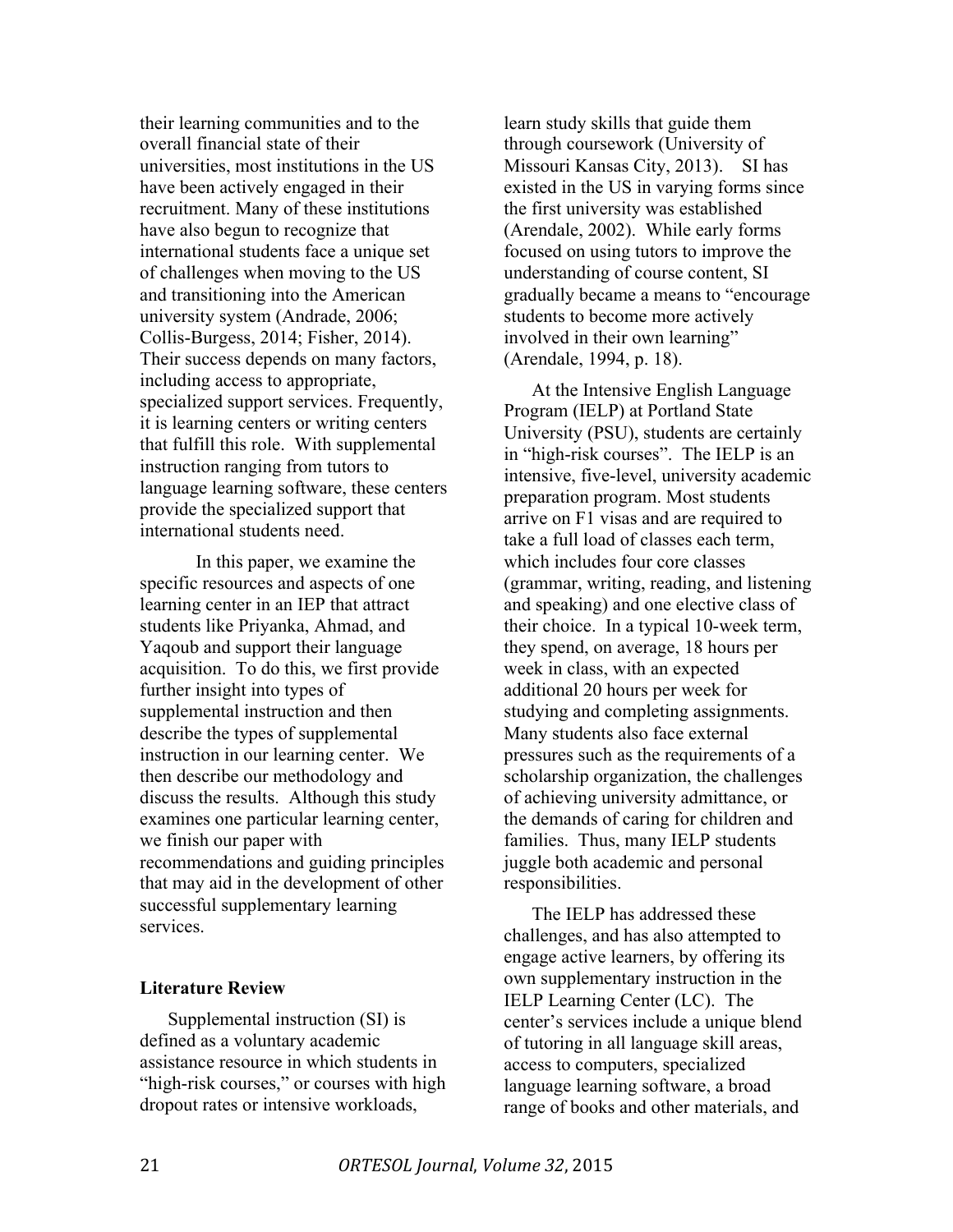study spaces, all of which are specifically targeted towards English as a Second Language (ESL) learners.

Unlike most forms of SI in IEPs, the LC is a more extensive resource for students. Most IEPs offer a writing center or a language lab, not a combination of both. Writing centers typically offer tutoring, print, and computer resources, while language labs cover multiple skill areas using computer-based resources. The combination of both these elements is unusual and rarely discussed in the **literature** 

Murphy (1992) referred to such comprehensive facilities as "Language Acquisition Resource Centers" (LARCs). With a broad range of resources, LARCs attract students for various reasons. Understanding what draws students can help LARC administrators to improve services to fit learners' needs. As Murphy (1992) observed, student feedback for LARC staff is essential to providing relevant and useful resources and services. Unfortunately, there is little research on LARCs and their relation to students; however, the literature regarding writing centers and language laboratories provides a comparable background.

A common theme in studies on writing centers and language labs is the need for student input in resource development. Indeed, numerous researchers have called for the inclusion of students in developmental processes (Barkhuizen, 1998; Kumaravadivelu, 2003; Littlejohn, 1985; Spratt, 1999; Yang, 1999). Several research studies on supplementary support services (Conard-Salvo & Spartz, 2012; Jarvis & Szymczyk, 2010; Ross, 2003) also

recognized the need for including students in the process of supplementary resource development. Without student input, supplementary instruction may not adequately meet students' needs and support learning in ways that help to develop autonomous learners. Thus, in this study, we approached students directly to discover what resources prove most useful and what continually draws them in to the LC.

This study aimed to include students and provide information about their use of a LARC through two research questions:

- 1. How do students make use of the IELP LC?
- 2. Why do students make use of particular resources in the LC?

#### **Methodology**

Kalikoff (2001) suggested that multiple strands of data are the most effective for writing center assessment in order to obtain rich, detailed information and identify common themes. As such, this study gathered data from both students and staff in a multi-pronged, qualitative approach, resulting in a clear picture of the LC offerings and how and why students make use of them.

Participants in this study consisted of three groups: students, assistants, and tutors. All student participants had utilized the LC services at least once. 150 survey participants represented each of the IELP levels as well as the diversity of linguistic backgrounds within the IELP, including speakers of Arabic, Chinese, Japanese, Korean, Portuguese, and Thai. Nine students representing Brazil, Iraq, Kuwait, Libya, and Saudi Arabia also participated in an interview with one of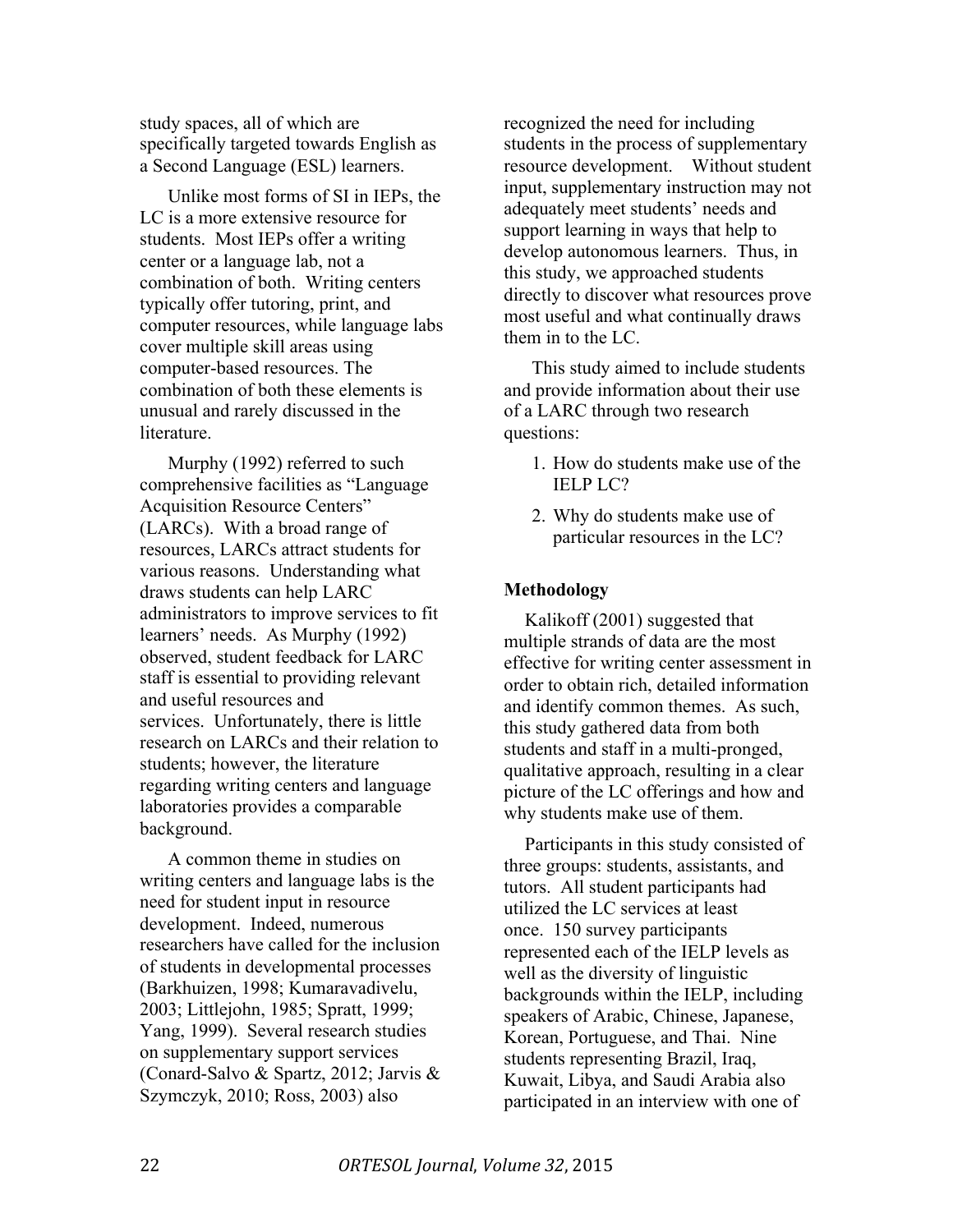the researchers. For a well-rounded perspective, six front desk assistants and ten tutors were also surveyed. With their training and experience, both assistants and tutors provide valuable insight into the LC environment.

Surveys were used to obtain information from students and staff. All surveys included a mix of closed- and open-response items (Appendix). For students, the survey and interview questions focused on how they use the LC and their reasons for favoring certain resources. Questions for tutors focused on the resources that tutors believe students are using and the resources that tutors see as valuable. Assistants related their experiences using the LC as former IELP students, gave recommendations for current students, and made observations of student activity in the LC.

Data collection began in January 2014 with the surveys and interviews, followed by the observations and gathering of tutoring logs. A total of 203 students were invited to participate in the survey, with 150 responding. For interviews, students met with the LC Coordinator for a brief audio-recorded interview. For the tutor and assistant surveys, all invited participants responded.

Observations of LC activity were completed at various times of day over a month-long period. Data in this strand included the number of students in each area of the LC at each point in time and the resources being used. In addition to these observations, all tutors were asked to record a tutoring session log for one week. The tutors recorded the length of the session, the level of the student, and the topics covered during the session.

Completed survey responses were received electronically, with closed responses being automatically tallied. Open responses were analyzed and coded for themes. All survey responses were then compared with the interview data. For the interviews, detailed notes of the recording were coded for themes. Finally, the observation notes and tutoring session logs were analyzed and compared with the other data.

#### **Results and Discussion**

The student surveys revealed that the vast majority of students (82%) use some area of the LC at least once a week, with 40% reporting use two to three times a week (Figure 1). Among the ranking of the four LC areas (Figure 2), the Computer Classroom ranked

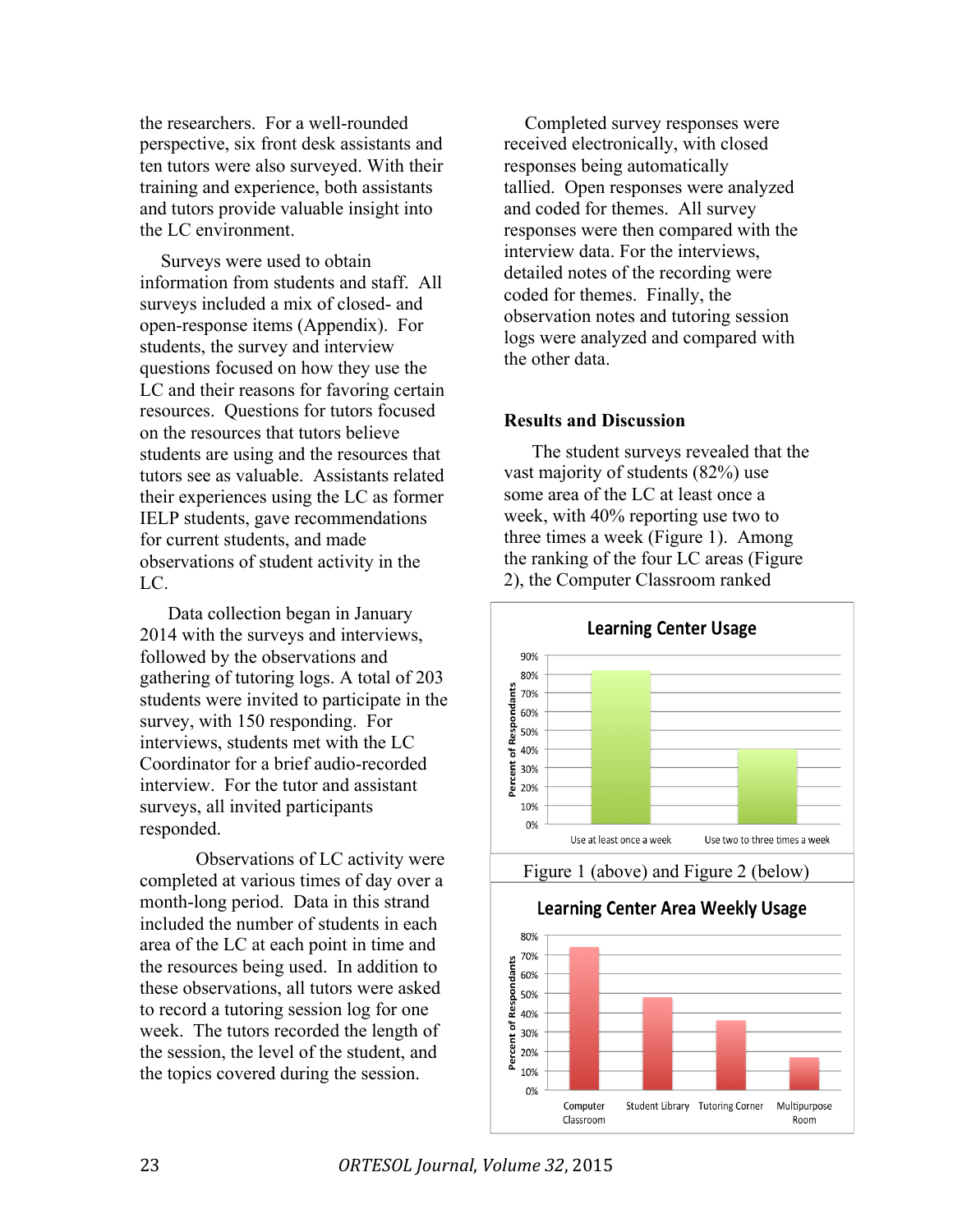highest in usage, followed by the Student Library, the Tutoring Corner, and, finally, the Multipurpose Room.

When using the various parts of the LC, students utilized a wide variety of resources. In the Computer Classroom, Internet, printing, Microsoft Office, and class websites were the most popular resources. A total of 80 students also used at least one type of specialized language learning software, with the listening and reading software being the most widely used, followed closely by test prep and grammar software. In addition, nearly a quarter of the students reported participation in a tutor-led workshop. Interestingly enough, these workshops ranked relatively high considering their recent introduction.

The students used a variety of resources in the Student Library, with computer resources (i.e. printing, Internet, class web sites, Microsoft Office, and scanning) being the most widely used. Students also reported using a variety of library books. Testing guides (for TOEFL, TOEIC, IELTS, GMAT and GRE) were the most popular category of books, followed by graded readers, novels and stories, and finally textbooks and class books. A number of students reported using the library space for practicing English and studying at tables.

Regarding tutoring services, 119 out of 150 students indicated that they had worked with a tutor. In the Tutoring Corner, the most popular areas to practice were grammar, speaking skills, writing, test preparation, homework, and reading.

Student usage of the Multipurpose Room was quite different than the other areas of the LC. For example, just over half the students reported never having

used it. Of those who did use the Multipurpose Room at least once a term, group study was the most frequent activity, followed closely by taking TOEFL practice tests, practicing presentations, and, finally, watching videos or DVDs. It is worth noting that the Multipurpose Room is also used for drop-in tutoring hours at various points throughout the term, so this may have limited availability to a degree.

Students also reported the skills they most frequently practice in the LC as a whole, as well as their favorite resources. While most students came in to practice writing, we were surprised to find that reading was the second most popular reason for visiting the LC. This contrasted with our observations, wherein we noted a majority of students working on writing or grammar during observations. Listening also ranked quite highly, again unexpectedly surpassing grammar as a skill to practice. Finally, many students mentioned a combination of skills. In other words, students practice multiple skill areas during visits to the LC rather than isolating one particular skill area.

Students also tend to practice using a combination of resources. While exact combinations varied from student to student, it was clear that the diversity of resources was valuable to many students. In examining individual resources, we found that 43% of students mentioned the computers, 25% mentioned tutoring, and 15% mentioned the student library.

#### **Themes**

Several themes emerged from the open-ended responses. The four key themes were: the variety of resources, the LC's accessibility, the physical space, and personal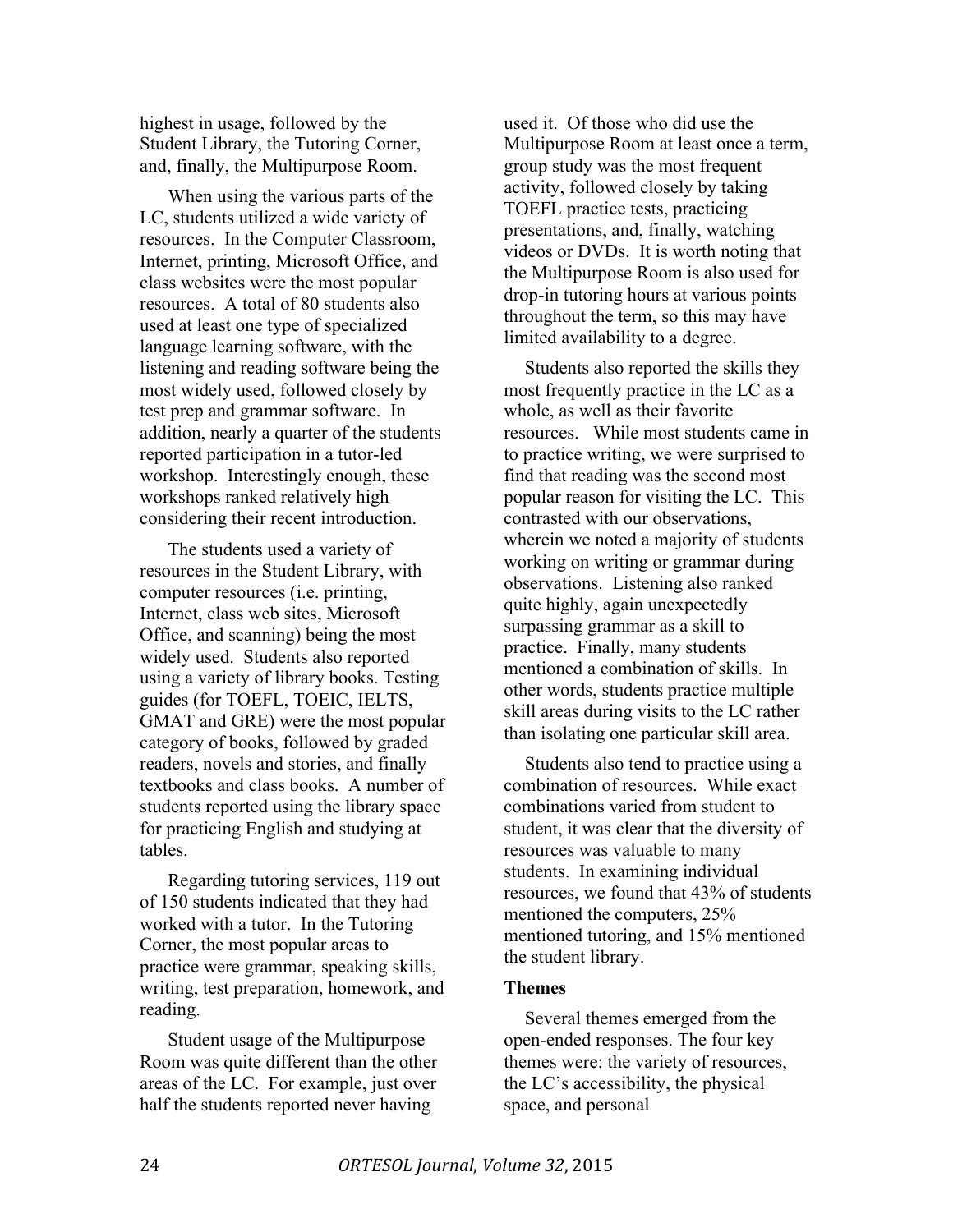contact. Additionally, the overarching theme of the need for community was strongly voiced in the responses. These themes and representative student quotes are discussed in further detail in the following sections.

*Variety of Resources***.** Students repeatedly emphasized the value in utilizing multiple resources. As one student put it:

*If I want practice with a computer with activities, I can. If I want to practice with a story or novels, I can. If I want maybe talk with the tutors about something I don't understand, I use it maybe computer classes, if like PowerPoint, something like IELTS or TOEFL, yeah, it's very helpful.*

Clearly, this student and many others who voiced similar ideas value the diverse resources at their fingertips. Our observations corroborated this finding. As we noted, students would often study in the library, work with a tutor, and use the computer classroom in one visit. It was evident that access to a variety of resources played an important role in students' decision-making processes. As becomes evident in the next section, these centrally located resources also contributed to the creation of an accessible space.

*Accessibility***.** The variety of resources in the LC would not be as appealing if the LC were not easily accessible to students. Indeed, with classes located all over campus, students stated that they liked the LC being located in a relatively central location near the main IELP office. They appreciated that dropping in before or after classes was easy due to location and hours. The LC is generally open from 8 a.m. to 7 p.m. on weekdays. The students also mentioned

always being able to find a place to study. This contrasted sharply with comments about other university resources, which will be discussed in further detail in the next section.

*Physical Space***.** The theme of physical space was reflected in comments on two main areas: usability and comfort. Students mentioned that finding resources was simple and straightforward, making it easy to alternate between tasks. One student compared the LC with the main library on campus: "*I recommend the library because it's quite easy to find the related English books as compared to the giant infrastructure of 'Millar Library.'"* For students who are already juggling the demands of life and studies in a new country, this ease of access is crucial, enabling them to begin to navigate the American university system independently.

It was surprising to see that many students used words like "comfy" and "cozy" to describe the LC. One student wrote, "*My favorite resource is the student library because I feel comfortable there; it is a small and cozy."* This student was not alone in these sentiments. It was evident that students are drawn to the LC in part because of the comfortable study environment.

*Personal Contact***. Finally, many** students stressed the importance of connections and the personal contact made in the LC. During visits, many students connect and collaborate. It is important that students have this space to meet with others who might help in their learning process. In addition, the LC staff provides an important service and links students with resources and information that ease their transition into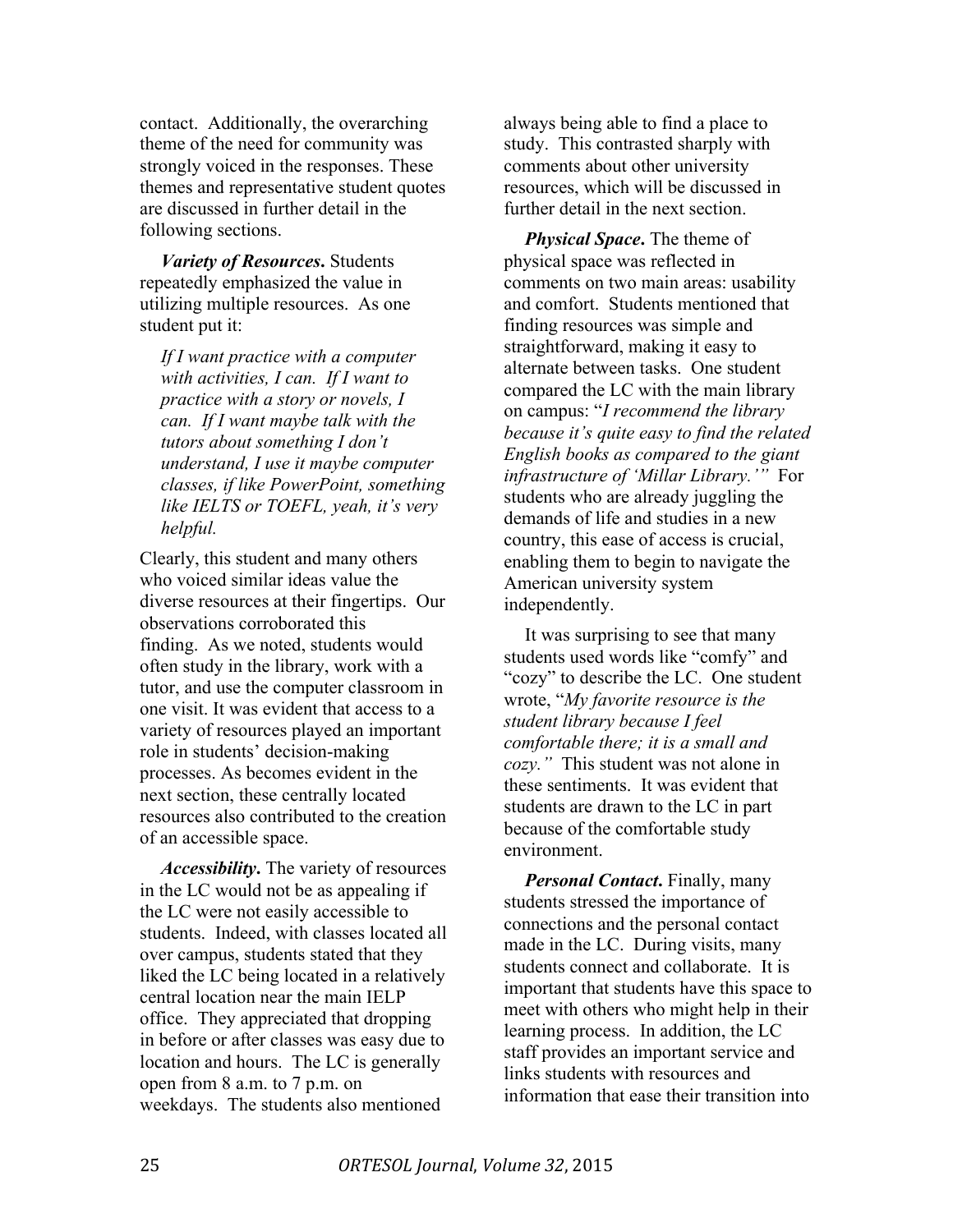American academic life. For many students, it was very significant that the staff is friendly and welcoming: "*The best about the Learning Center is people working here. Office staff and tutors are so nice and kind that I feel like they are my family and want to visit again."* Another student stated, "*I like the reception desk of the people. I think the people are friendly and helpful to see what our problems or questions and how help us to solve them* These students appreciated having knowledgeable people who made them feel welcome, worked to answer their questions, and responded to their needs. Students repeatedly commented that the staff was friendly, helpful, and well trained.

This personal contact was further highlighted in comments regarding tutors. The distinction between technological resources and human resources was sharply contrasted in several survey responses. One student wrote, "*I think tutor, it's a good one because connection with another person it's very nice and if I don't understand something I just say it. But with a computer, I can't."* This statement clearly shows that students need human connection. This is especially pertinent when seeking answers. For students who are already motivated, autonomous learners, a tutor can provide valuable insight when other means of finding information have not yielded answers.

This valuable human connection would not work if the people that provide help were not welcoming and supportive. Another student clarified a key aspect of effective human contact*,*  stating *"...the tutors here are very welcoming and have this personal relationship with us. They are not just interacting with the paper in front of them, that is most of them they are* 

*interacting with you as a person."* To this student, it was clearly important that there was a relationship between student and tutor and that their interaction was personal and tailored to individual needs. As we discuss in the next section, this personal contact and connections with staff and other students are integral in building a sense of community that furthers learning.

*Community***.** The idea of community stood out in responses both in terms of the space and the people involved in the LC. The LC was described as both a space with resources tailored to meet the needs of a diverse population and as a community of people who support and respect them. Through this tailoring, support, and respect, students developed a sense of ownership towards the LC.

While our observations gave us a sense that the LC created a community, the students expressed the same idea in their responses. One student explained the link between community and the ability to transition to American academic life: *"[I]t's perhaps good to have this kind of community in which we work and we see people from our own culture ... It makes you feel safe at the initial stages before you immerse into the American culture."* In this environment, students are interacting in a multicultural setting that supports and encourages them as they transition into mainstream classes. Student interaction also plays a key role in creating community: *"Last term I had like three friends, we use to go there... to get our HW done together, and you know, support each other all the time, so I didn't want to leave there."* This group made a clear choice to work together to build skills in a place that welcomed them and facilitated learning. The next section discusses how this and the other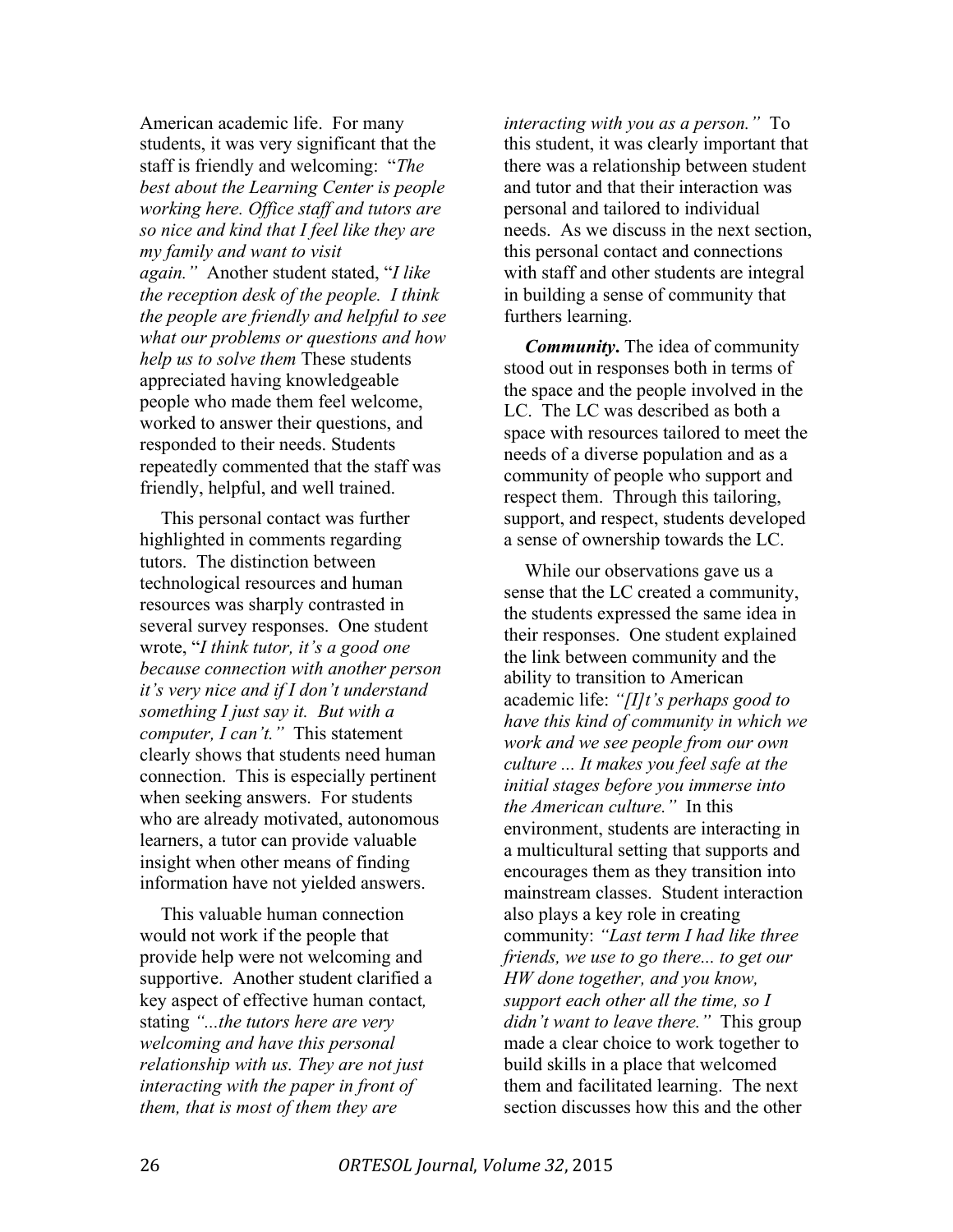themes interacted to create a vibrant learning community.

#### **Conclusion and Recommendations**

This study has provided a detailed picture of how IELP students use the LC and why they make use of particular resources. The results clearly indicate that there are three critical factors that have contributed to the success of the IELP Learning Center: the personal contact and community, the wide range of relevant resources, including knowledgeable personnel, and the accessibility and comfort of the physical space.

In returning to our research questions: how IELP students use the LC and why they make use of particular resources in the LC, we conclude with the following recommendations.

We cannot emphasize enough that it is critical to make a constant effort to promote supplementary services among ESL students. Reaching out through different channels, such as email, Facebook, flyers, and face-to-face conversations has proven to be effective.

It is also essential to promote these services among instructors. Teachers can be very powerful in influencing students' learning decisions. Teachers are frequently your best partners when it comes to encouraging your students to use the supplementary services available.

It is also highly recommended that a certain amount of attention be given to maintenance. It is crucial not only to ensure that your space is clean and that the equipment is working properly, but also to ensure that your staff is provided with ongoing training and support to provide international students with high-quality service.

On the other hand, it is ultimately still the students that need to make their own decision to come and use the resources, hence the importance of building a sense of community that will draw them in. Our findings clearly indicate that this is what has made our learning center "*a cozy place, ... a home for people who are away from home"* and what really makes students like Pryanka, Ahmad, and Yaqoub come back daily.

#### **References**

- Andrade, M. S. (2006). International students in English-speaking universities: Adjustment factors. *Journal of Research in International Education, 5*(2), 131- 154. doi: 10.1177/147524240906065589
- Arendale, D. R. (1994). Understanding the supplemental instruction model. *New Directions For Teaching & Learning*, (60), 11-21.
- Arendale, D. R. (2002). History of Supplemental Instruction (SI): Mainstreaming of developmental education. In D. B. Lundell, & J. L. Higbee (Eds.), *Histories of developmental education* (pp. 15-28). Minneapolis, MN: Center for Research on Developmental Education and Urban Literacy, General College, University of Minnesota.
- Barkhuizen, G. (1998). Discovering learners' perceptions of ESL classroom teaching/learning activities in a South African context. *TESOL Quarterly, 32*(1), 85-108.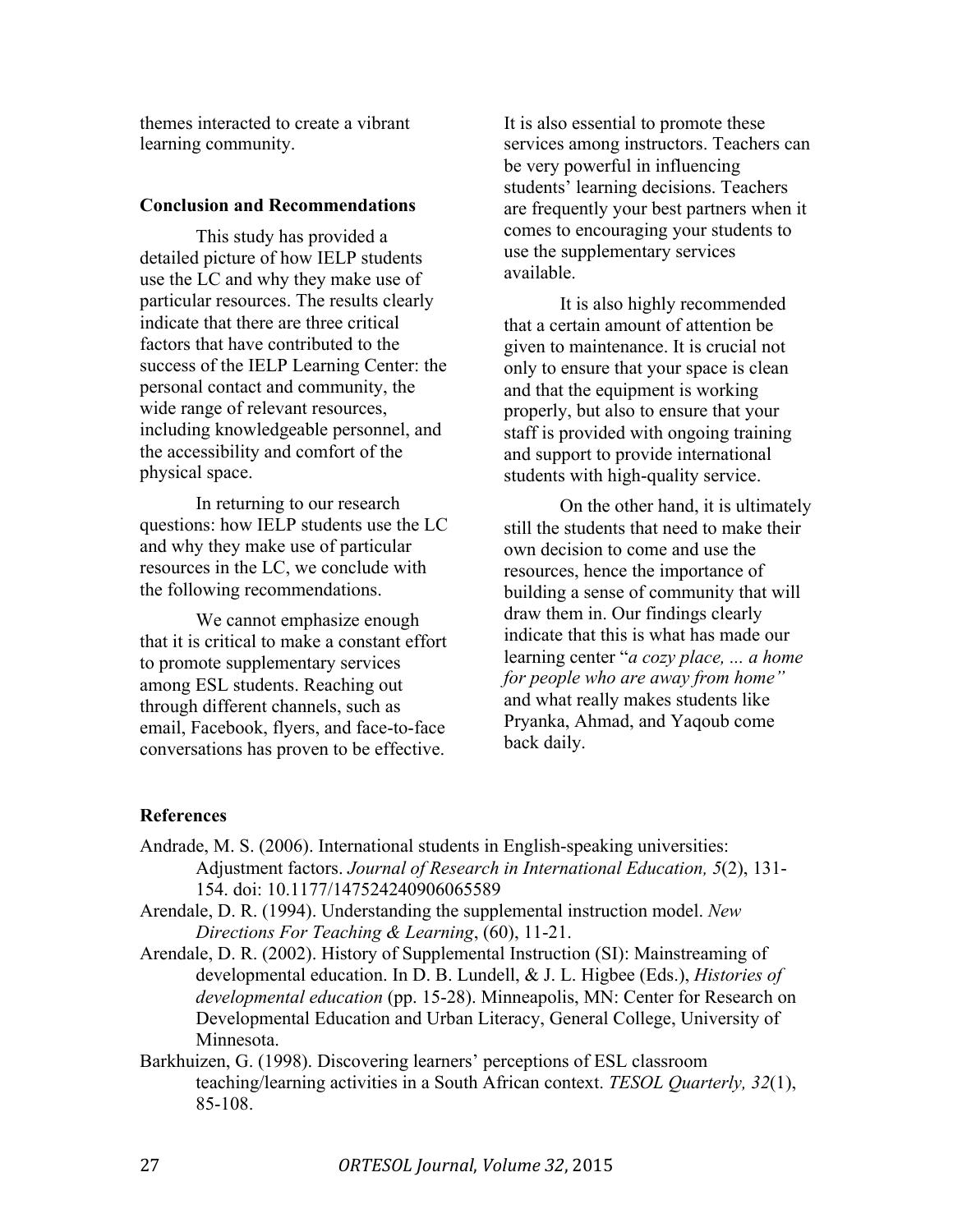- Collis-Burgess, A. (2014, February 25). English Language Support to Help International Graduate Students. *The Cornell Daily Sun*. Retrieved from http://cornellsun.com/blog/2014/02/25/english-language-support-to-helpinternational-graduate-students/
- Congos D. H. & Schoeps, N. (1993). Does supplemental instruction really work and what is it anyway?. *Studies in Higher Education, 18*(2), 165-176, doi:10.1080/03075079312331382349
- Conard-Salvo, T., & Spartz, J. M. (2012). Listening to revise: What a study about text-tospeech software taught us about students' expectations for technology use in the writing center. *The Writing Center Journal, 32*(1), 40-59.
- Fisher, K. (2014, February 19). Campuses Focus More on Meeting International Students' Needs. The Chronicle of Higher Education. Retrieved from http://chronicle.com/article/Campuses-Focus-More-on-Meeting/144825?cid=megamenu
- Jarvis, H., & Szymczyk, M. (2010). Student views on learning grammar with web- and book-based materials. *ELT Journal 64*(1), 32-44.
- Kalikoff, B. (2001). From coercion to collaboration: A mosaic approach to writing center assessment. *The Writing Lab Newsletter, 26*(1), 5-7.
- Kumaravadivelu, B. (2003). *Beyond methods: Microstrategies for language teaching.* New Haven, CT: Yale University Press.
- Littlejohn, A. (1985). Learner choice in language study. *ELT Journal 39*, 253-261
- Lucas, T., & Wagner, S. (1999). Facilitating secondary English language learners' transition into the mainstream. *TESOL Journal,8*(4), 6-13.
- McCarthy, A., Smuts, B., & Cosser, M. (1997). Assessing the effectiveness of supplemental instruction: A critique and a case study. *Studies In Higher Education, 22*(2), 221.
- Mulder, M. (2013). [IELP usage statistics]. Unpublished raw data.
- Murphy, J. M. (1992). From caterpillar to butterfly: Using modern technology within the current paradigm of ESL instruction. *TESL Canada Journal, 9*(2), 80-98.
- Ross, P. J. (2003). Listening skills and language labs: A case study of a college ESL program. (Doctoral dissertation). Retrieved from Linguistics and Language Behavior Abstracts (200503233).

Spratt, M.(1999).How good are we at knowing what learners like? *System,27*(2),141-155.

- University of Missouri Kansas City (2013, December 1). *The International Center for Supplemental Instruction.* Retrieved from http://www.umkc.edu/asm/si/index.shtml#
- Yang, N. D. (1999). The relationship between EFL learners' beliefs and learning strategy use. *System, 27*(4), 515−536.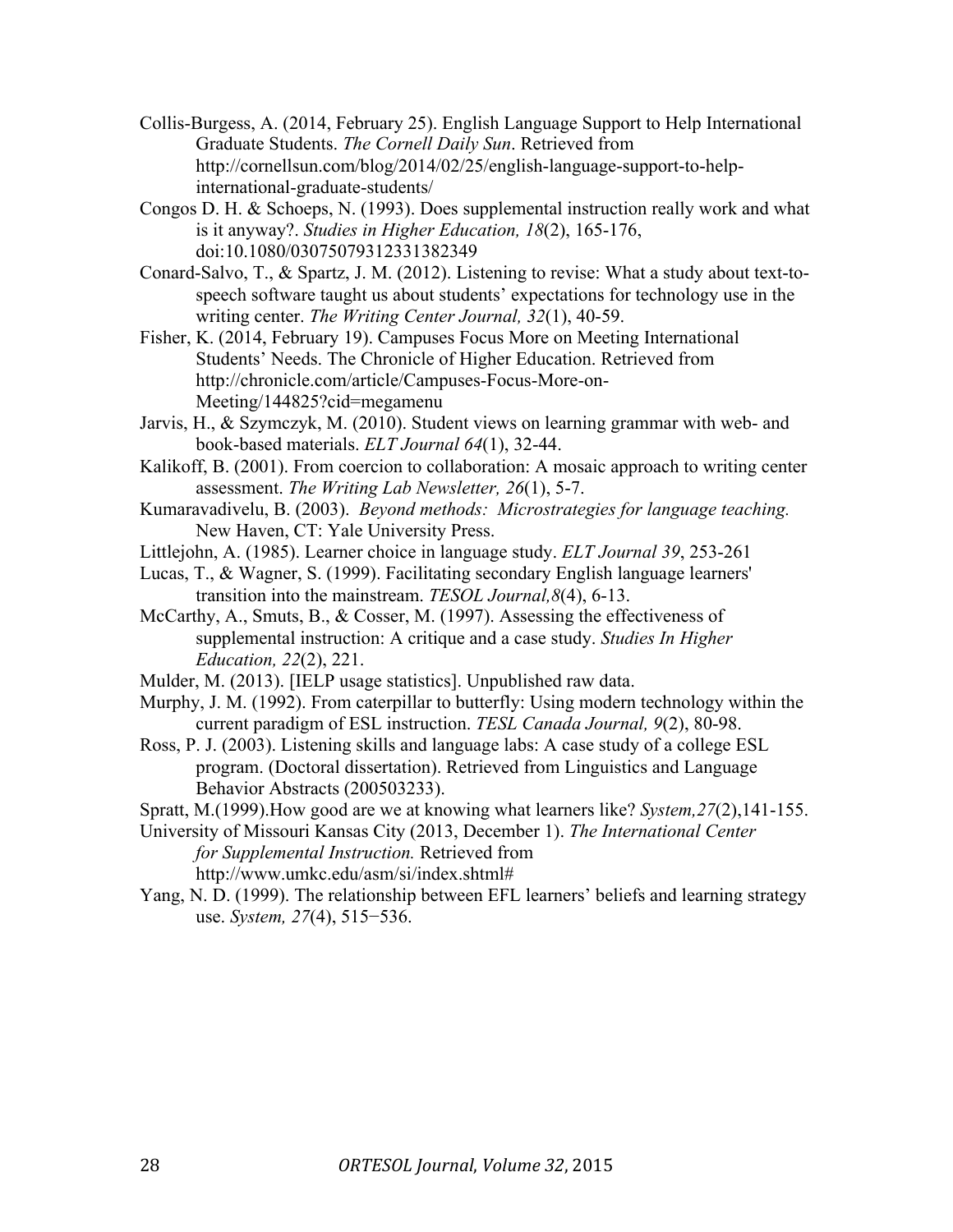#### **APPENDIX: Survey and Interview Questions**

*(Editor's note: Line spacing condensed)*

#### **Student Survey**

*General Information* 1. What IELP level are you in? 2. How many terms have you been an IELP student? 3. How did you find out about the Learning Center? Friends Teachers ACAL tour IELP Office Academic Advisors Tutors Welcome Party Website Flyer Conversation Partners Other 4. How would you describe your computer skills? Excellent/Good/Not Good/Poor 5. How often do you use the Learning Center? 1-2 times a term 1-2 times a month once a week 2-3 times a week \_\_\_\_\_ 4 or more times a week 6. When do you use the Learning Center?  $\frac{\text{8am-11am}}{\text{11am-2pm}} \qquad \frac{\text{2pm-5pm}}{\text{5pm-7pm}}$  $11$ am-2pm *Specific Learning Center Areas* 7. Which part of the Learning Center do you use most often? Computer Classroom/Tutoring Corner/Multipurpose Room/Student Library (rate them) 8. How often do you use the COMPUTER CLASSROOM? \_\_\_\_\_ 4 or more times a week \_\_\_\_\_ 2-3 times a week once a week 1-2 times a month \_\_\_\_\_ 1-2 times a term \_\_\_\_\_ never 9. Please check all the resources you have used in the COMPUTER CLASSROOM. Internet Printing Microsoft Office (Word, Excel, PowerPoint, etc.) Class Websites/Pages/Wikis Language Learning Software: Listening Grammar Reading<br>Writing Pronunciation TOEFL Writing Pronunciation TOEFL Spelling Typing Other: 10. How often do you use the MULTIPURPOSE ROOM? \_\_\_\_\_\_ 4 or more times a week \_\_\_\_\_\_\_\_ 2-3 times a week once a week 1-2 times a month 1-2 times a term quality never 11. Please check all the resources you have used in the MULTIPURPOSE ROOM. \_\_\_\_\_ Group study \_\_\_\_\_ Practicing presentations/speeches \_\_\_\_\_ Taking TOEFL practice tests \_\_\_\_\_ Watching videos or DVDs Other:  $\qquad \qquad \qquad$ 12. How often do you use the STUDENT LIBRARY? 4 or more times a week 2-3 times a week once a week 1-2 times a month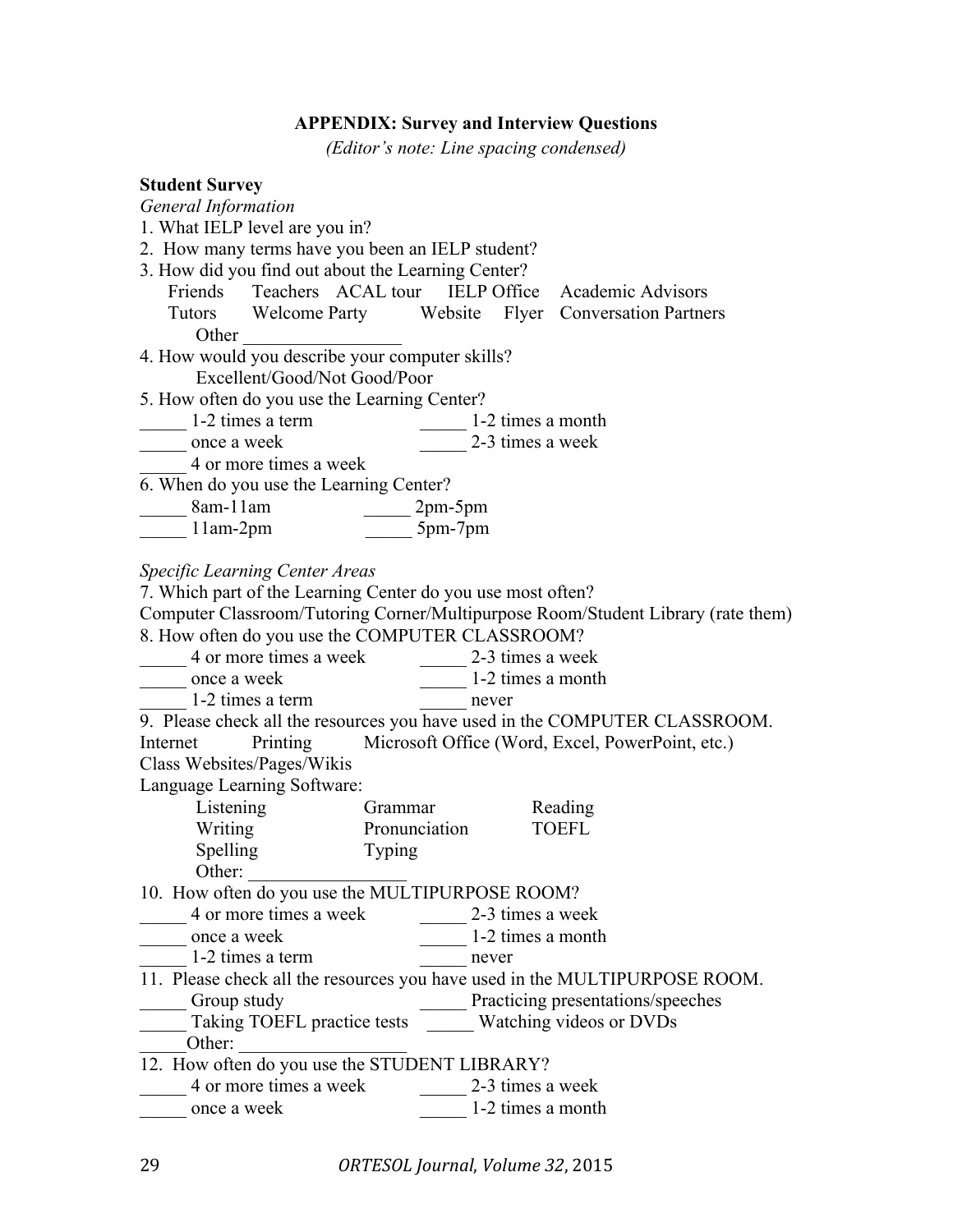| 1-2 times a term                                                                 | never             |
|----------------------------------------------------------------------------------|-------------------|
| 13. Please check all the resources you have used in the STUDENT LIBRARY.         |                   |
| Books: Testing Guides (TOEFL, TOEIC, IELTS, GMAT, GRE)                           |                   |
| <b>Books: Graded Readers/Novels/Stories</b>                                      |                   |
| <b>Books: Textbooks and Class books</b>                                          |                   |
| Computers: Class Websites/Pages/Wikis                                            |                   |
| <b>Computers: Practice English</b>                                               |                   |
| Computers: Microsoft Office (Word, PowerPoint, Excel, etc.)                      |                   |
| <b>Computers: Internet Access</b>                                                |                   |
| <b>Computers: Printing</b>                                                       |                   |
| <b>Computers:</b> Scanning                                                       |                   |
| Study: Studying at tables                                                        |                   |
| Other:                                                                           |                   |
| 14. How often do you use the TUTORING CORNER?                                    |                   |
| 2 hours a week                                                                   | 1-2 hours a week  |
| less than 1 hour a week                                                          | 1-2 hours a month |
| 1-2 hours a term                                                                 | never             |
| 15. Please check all the skills you have practiced in the TUTORING CORNER.       |                   |
| <b>Study Skills</b>                                                              | Homework          |
| Grammar                                                                          | Vocabulary        |
| Pronunciation                                                                    | Presentations     |
| Reading                                                                          | Writing           |
| Listening                                                                        | Speaking          |
| <b>TOEFL</b>                                                                     | <b>IELTS</b>      |
| <b>GRE</b><br>Other:                                                             |                   |
| 16. What is your favorite Learning Center resource? Why?                         |                   |
| 17. What resources at the Learning Center do you recommend that other IEI P stud |                   |

17. What resources at the Learning Center do you recommend that other IELP students use?

Why?

- 18. What skills do you practice most often in the Learning Center?
- 19. How do you practice these skills?
- 20. How do you decide what skills you want to work on?
- 21. What do you like best about the Learning Center?

#### **Tutor Survey**

- 1. How long have you been an IELP Learning Center tutor?
- 2. Which Learning Center resources are most important for students to know about?
- 3. Why do you think these resources are important for students?
- 4. What Learning Center resources do you think students use most often?

5. What Learning Center resources do you think students find most useful for improving their language skills and why?

- 6. How do you think students decide what to work on in the Learning Center?
- 7. Which resources do you most often recommend to students?

8.What do you think IELP students like best about the Learning Center?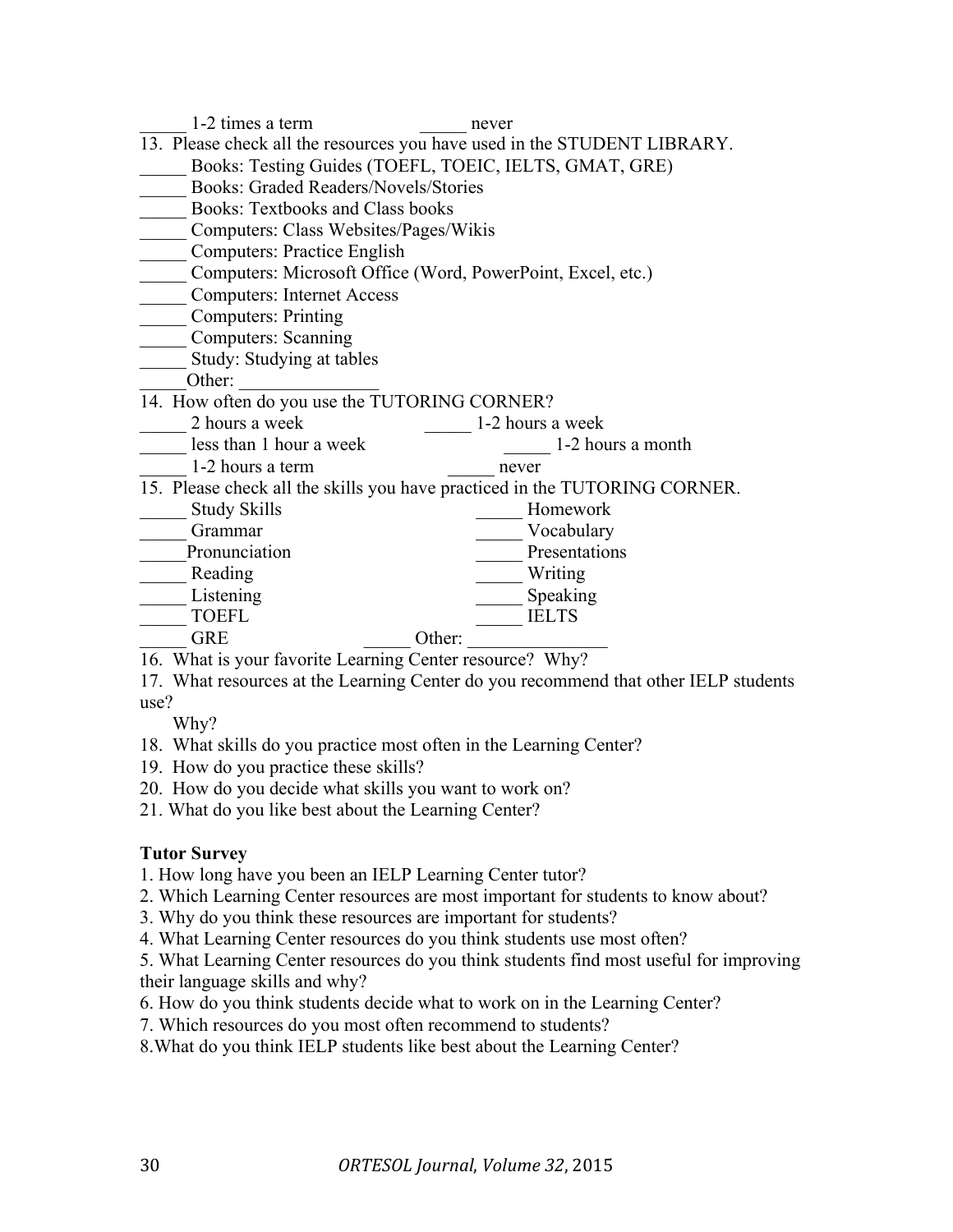### **Assistant Survey**

| 1. How long have you been an IELP Learning Center assistant?                                      |                                 |  |                                                           |  |
|---------------------------------------------------------------------------------------------------|---------------------------------|--|-----------------------------------------------------------|--|
| 2. How long were you a student in the IELP?                                                       |                                 |  |                                                           |  |
| 3. How did you find out about the Learning Center?                                                |                                 |  |                                                           |  |
| Friends                                                                                           |                                 |  | Teachers ACAL tour IELP Office Academic Advisors          |  |
| Tutors Welcome Party Website Flyer Conversation Partners Other                                    |                                 |  |                                                           |  |
| 4. How often did you use the IELP Learning Center when you were an IELP student?                  |                                 |  |                                                           |  |
| 1-2 times a term                                                                                  | $\frac{1}{2}$ 1-2 times a month |  |                                                           |  |
| once a week                                                                                       | 2-3 times a week                |  |                                                           |  |
| 4 or more times a week                                                                            |                                 |  |                                                           |  |
| 5. Which part of the Learning Center did you use most often when you were an IELP<br>student?     |                                 |  |                                                           |  |
| Computer Classroom/Tutoring Corner/Multipurpose Room/Student Library (rate them)                  |                                 |  |                                                           |  |
| 6. Please check all the resources you used as an IELP student in the COMPUTER<br>CLASSROOM.       |                                 |  |                                                           |  |
| Internet<br>Class Websites/Pages/Wikis                                                            |                                 |  | Printing Microsoft Office (Word, Excel, PowerPoint, etc.) |  |
| Language Learning Software:                                                                       |                                 |  |                                                           |  |
| Listening Grammar Reading<br>Writing Pronunciation TOEFL                                          |                                 |  |                                                           |  |
|                                                                                                   |                                 |  |                                                           |  |
| Spelling Typing                                                                                   |                                 |  | Other:                                                    |  |
| 7. Please check all the resources you used as an IELP student in the MULTIPURPOSE                 |                                 |  |                                                           |  |
| ROOM.                                                                                             |                                 |  |                                                           |  |
| Group study<br>Taking TOEFL practice tests<br>Watching videos or DVDs                             |                                 |  |                                                           |  |
|                                                                                                   |                                 |  |                                                           |  |
| Other:                                                                                            |                                 |  |                                                           |  |
| 8. Please check all the resources you used as an IELP student in the STUDENT                      |                                 |  |                                                           |  |
| LIBRARY.                                                                                          |                                 |  |                                                           |  |
| Books: Testing Guides (TOEFL, TOEIC, IELTS, GMAT, GRE)                                            |                                 |  |                                                           |  |
| <b>Books: Graded Readers/Novels/Stories</b>                                                       |                                 |  |                                                           |  |
| Books: Textbooks and Class books                                                                  |                                 |  |                                                           |  |
| Computers: Class Websites/Pages/Wikis                                                             |                                 |  |                                                           |  |
| <b>Computers: Practice English</b>                                                                |                                 |  |                                                           |  |
| Computers: Microsoft Office (Word, PowerPoint, Excel, etc.)                                       |                                 |  |                                                           |  |
| <b>Computers: Internet Access</b>                                                                 |                                 |  |                                                           |  |
| Computers: Printing                                                                               |                                 |  |                                                           |  |
| <b>Computers: Scanning</b>                                                                        |                                 |  |                                                           |  |
| Study: Studying at tables                                                                         |                                 |  |                                                           |  |
| Other:                                                                                            |                                 |  |                                                           |  |
| 9. Please check all the skills you practiced as an IELP student in the TUTORING<br><b>CORNER.</b> |                                 |  |                                                           |  |
| <b>Study Skills</b>                                                                               |                                 |  | Homework                                                  |  |
| Grammar                                                                                           |                                 |  | Vocabulary                                                |  |
| Pronunciation                                                                                     |                                 |  | Presentations                                             |  |
| Reading                                                                                           |                                 |  | Writing                                                   |  |
|                                                                                                   |                                 |  |                                                           |  |